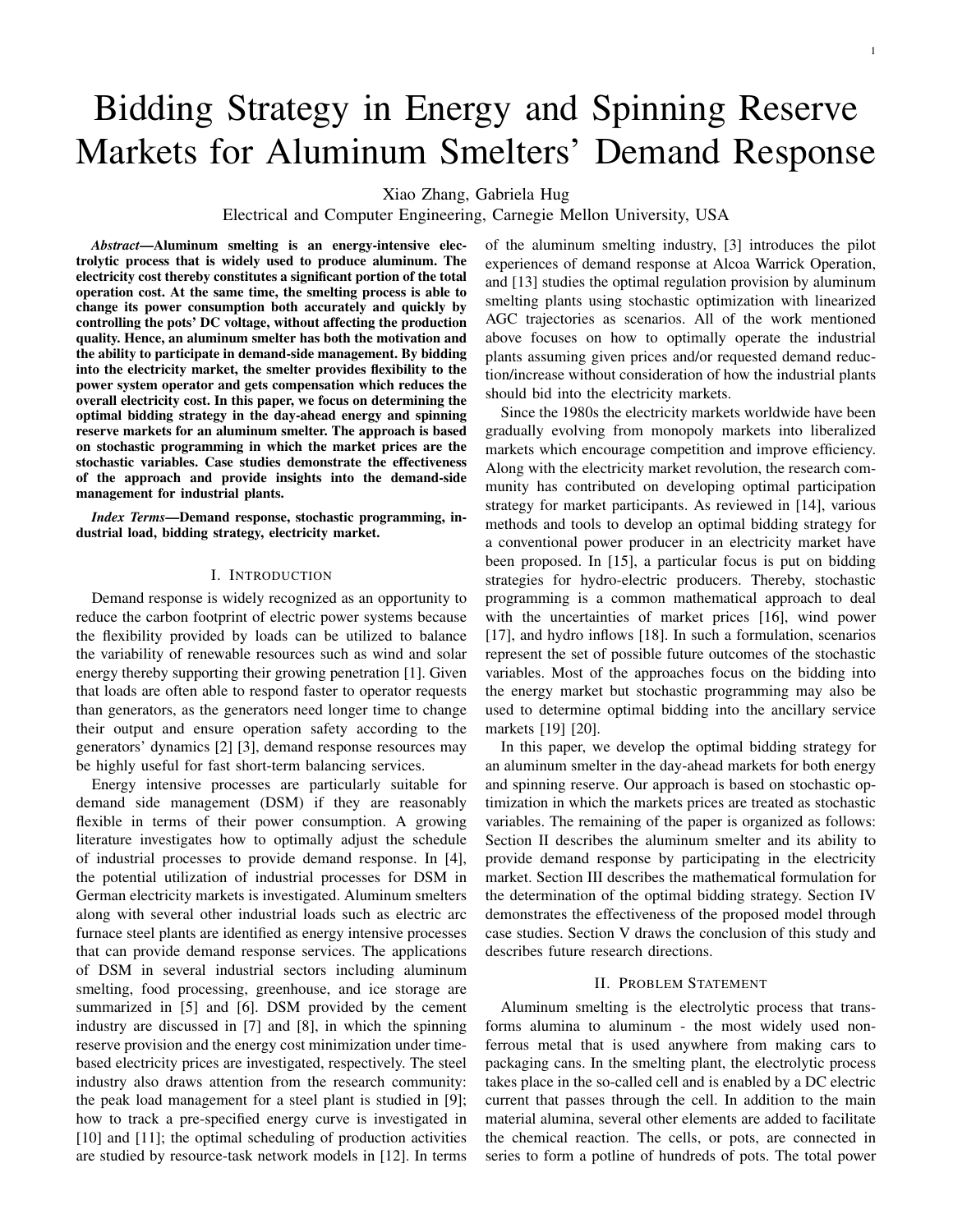consumption of a potline can be hundreds of MWs. Typically, there are several potlines in an aluminum smelter.

The power consumption of a potline can be manipulated by adjusting the voltage at the output of the rectifier that supports the required DC current to the potline. By doing so, the power consumption rate can be adjusted very quickly and accurately, e.g. a potline can change its power consumption by about 1 MW within seconds. Another way to achieve power consumption flexibility is to shut down an entire potline totally by switching the breaker, which is able to generate a larger amount of power change within a short amount of time. However, when providing flexibilities by either controlling the rectifier or switching the breaker, the thermal balance of the pots must be maintained to ensure safe operation, i.e. the temperature of the pots must be maintained within given bounds, to ensure production efficiency and equipment safety. The smelter's flexibility enabled in this way makes aluminum smelting an ideal demand response resource (DRR). In fact, Alcoa Warrick Operation is actively participating in the MISO electricity market [3], providing both energy and ancillary services to MISO as a *DRR-Type-2* resource [21].

In this paper, we design the optimal bidding strategy for energy and spinning reserve for an aluminum smelter in the day-ahead electricity market. We assume that the smelter's flexibility is realized by controlling the rectifiers, and the smelter's power consumption is adjustable within a given range. We only consider controlling rectifiers to achieve flexibility because turning off an entire potline causes significantly more interruption to the plant operation. It is assumed that the smelter has a long-term energy contract with the electricity utility, and the smelter can sell energy back to the market if the actual amount of energy usage is less than the contracted amount. In addition, the smelter can provide spinning reserve to the power system when its power consumption is higher than its lower bound. In that case, the difference between the current loading level and the minimum loading level is the maximum available spinning reserve.

If the future market prices can be predicted accurately, the derivation of the optimal bidding strategy is fairly straightforward. Even though there is a vast amount of literature on electricity price prediction, it is still a difficult task and the existing methods are not accurate enough to provide a reliable point-price prediction. However, by employing the prediction techniques proposed in the literature, we can obtain a distribution of future prices that we can incorporate into a stochastic optimization formulation using a set of possible price scenarios. The objective of such stochastic optimization is to optimize the smelter's decisions to maximize the average profit (or expected profit) over all scenarios. The stochastic programming approach is able to hedge the risk from prediction uncertainty. We do not cover specific prediction techniques in this paper as prediction is not our focus. We assume the set of possible price scenarios are already available for our model. In addition, we assume that the smelter's bidding/offering into the electricity markets generally will not impact the final market clearing prices. This is reasonable as the smelting plant's total power capacity is small compared to the power system's total generation capacity.

In terms of bidding rules in the day-ahead markets, the DRR must submit its offers of energy and spinning reserve in the day-ahead market before both prices are known. Energy offers should take the form of a price curve (either a block offer or a slope offer), and up to ten Price/MW pairs can be submitted for each hour of the next operating day. While for spinning reserve, only one Price/MW pair can be offered for each hour of the next operating day. In terms of offering strategy for spinning reserve, it is advantageous if as much as possible of the available spinning reserve from the smelter is cleared. This is because the power system control center seldom dispatches spinning reserve and the smelter can make impressive profits simply by standing by. For example, the spinning reserve deployment rate at Alcoa Warrick Operation is less than 0.5% according to [3]. Thus, it is wise for the smelter to ask for a relatively low price to sell its maximum spinning reserve amount. After all, the spinning reserve is sold at the market clearing price which will not be affected by the smelter's offer, as the smelter's capacity is too small compared to the system capacity.

## III. MATHEMATICAL FORMULATION

The market prices are treated as stochastic variables where  $\lambda_{s,h}$  represents the energy price and  $\rho_{s,h}$  stands for the spinning reserve price. The subscript  $h$  denotes the hour of the day and s denotes the scenario index. As previously mentioned, the values for these stochastic variables can be obtained by price prediction techniques. The potline's power consumption level is  $P_{l,s,h}$ , where l stands for the potline index. The decision variables are the smelter's offers for the day-ahead market, i.e. the energy offer Price/MW pairs and the spinning reserve offer MW/Price pair. For energy offers, we use  $E_{s,h}$  to represent the energy to sell in scenario  $s$  at hour  $h$ . After the optimal values for  $E_{s,h}$ ,  $s = \{1, ..., S\}$  is obtained from the proposed model, the hourly energy offering curve is constructed by connecting the MW/Price pairs  $(E_{s,h}, \lambda_{s,h})$  from different scenarios in the same hour. For spinning reserve offering, since only one Price/MW pair can be submitted for each hour, we denote this offered capacity as  $V<sub>h</sub>$ . Note that there is no subscript s for the spinning reserve offer. Once cleared, the smelter needs to make sure that the committed amount of spinning reserve is available for any possible scenario.

The potline's power consumption is bounded by parameters  $P_l^{min}$  and  $P_l^{max}$ , which are given by the maximum achievable flexibility of the plant and the limitations to ensure a safe operation of the plant. The power consumption of  $P_{l,s,h}$  is modeled by piece-wise linear segments. This is because we model the aluminum production efficiency by a piece-wise linear approximation. The number of segments is  $n_l$  and the ascending parameters  $\{a_{l,1},...,a_{l,n_l+1}\}$  represent the segments. Note that  $a_{l,1}, a_{l,n_l+1}$  equal  $P_l^{min}, P_l^{max}$ , respectively. The binary variable  $N_{l,s,h,i}$  denotes whether the power  $P_{l,s,h}$ is within the  $i$ -th segment, and its summation over  $i$  should be one. The continuous variable  $\Delta P_{l,s,h,i}$  denotes the excess value of  $P_{l,s,h}$  over the *i*-th segment. This results in the following set of equations:

$$
P_{l,s,h} = \sum_{i=1}^{n_l} (a_{l,i} N_{l,s,h,i} + \Delta P_{l,s,h,i}) \quad \forall l, s, h \tag{1}
$$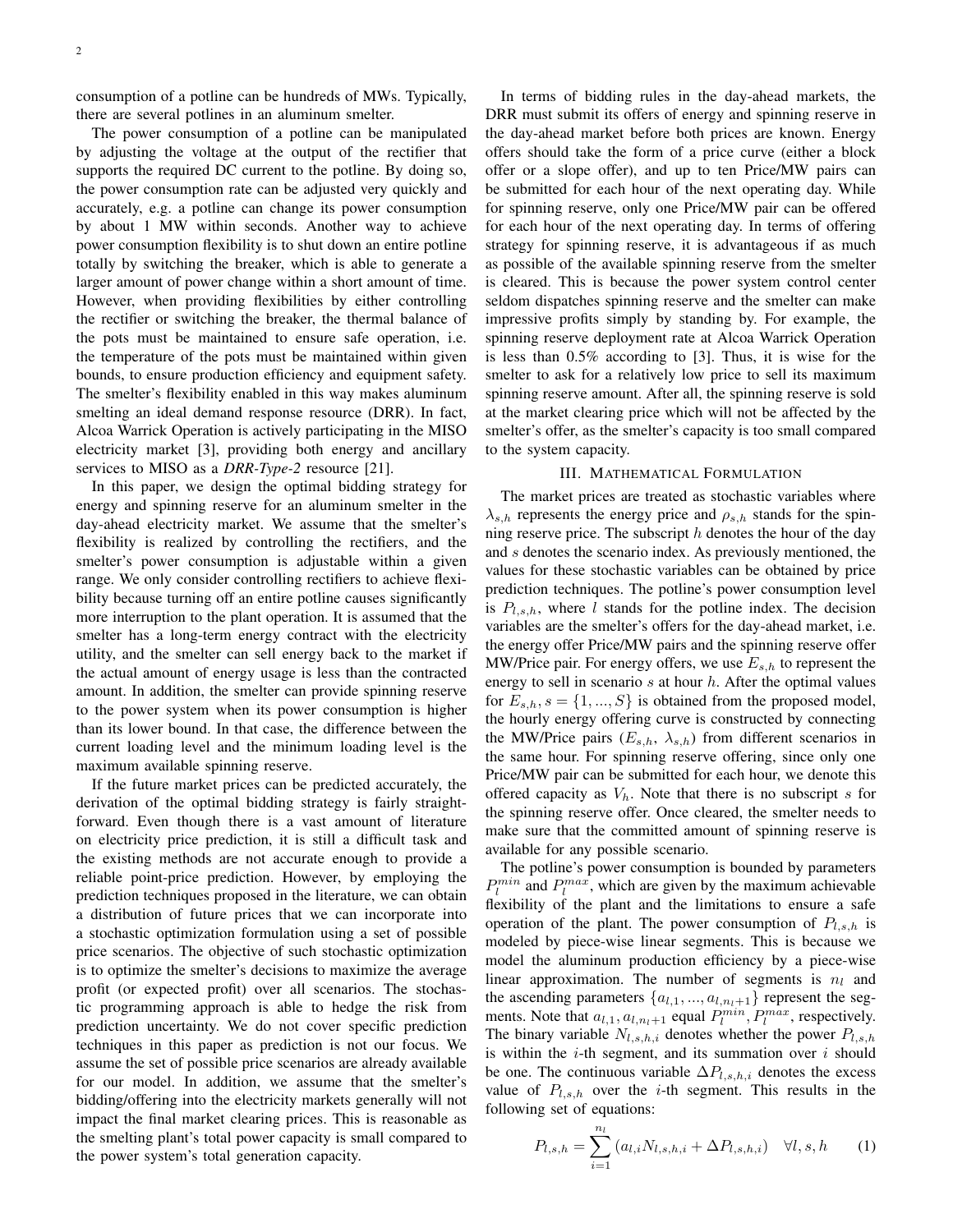$$
0 \leq \Delta P_{l,s,h,i} \leq (a_{l,i+1} - a_{l,i}) N_{l,s,h,i} \quad \forall l, s, h, i \quad (2)
$$

$$
\sum_{i=1}^{n_l} N_{l,s,h,i} = 1 \quad \forall l, s, h \quad (3)
$$

For simplicity, we assume  $\sum_{l} P_l^{max}$  equals the contracted power consumption in the long term energy contract<sup>1</sup>. Thus the smelter can sell energy to the market if its potlines are operating below  $P_l^{max}$ , i.e. consuming less than the contracted amount. Hence, the energy to sell  $E_{s,h}$  is modeled as:

$$
E_{s,h} = \sum_{l} \left( P_l^{max} - P_{l,s,h} \right) \qquad \forall s, h \tag{4}
$$

The available spinning reserve is limited by the smelter's ability to further reduce its power consumption. Consequently, we require that the offered spinning reserve, once cleared in the market, should be available in every scenario. Thus the spinning reserve availability is modeled by

$$
V_h \le \min_s \sum_l (P_{l,s,h} - P_l^{min}) \qquad \forall h \tag{5}
$$

which indicates that  $V_h$  needs to be less than the available amount in any of the considered scenarios.

As mentioned before, the thermal balance is the most critical issue in providing flexibility, and the potlines' temperature should be kept within a certain range to ensure high smelting efficiency as well as operation safety. This means that the energy consumption for every successive  $\tau_l$  hours should be greater than  $E_l^{\tau}$ , as in

$$
\sum_{h'=h}^{h+\tau_l-1} (P_{l,s,h'} - V_{h'}) \ge E_l^{\tau} \qquad \forall l, s, h \tag{6}
$$

where  $E_l^{\tau}$  is the minimum input energy required for  $\tau_l$  hours to sustain the temperature. The spinning reserve should be committed to last for at least one hour in most electricity markets. Note that (6) states that the temperature should also be sustained even if the spinning reserve is called and dispatched by the system operator. The impact of spinning reserve dispatch is considered in both (5) and (6), as these constraints are related to the potlines' operation safety.

Furthermore, there is daily aluminum production scheduled by a certain higher-level longer-horizon plant planning. It is also assumed that the plant has storage capability, meaning that there is some flexibility in terms of when the aluminum production takes place. Thus the total energy consumption during the operating day, which is proportional to the aluminum production quantity, is bounded according to

$$
E_d^{min} \le \sum_{h,l} P_{l,s,h} \le E_d^{max} \qquad \forall s \tag{7}
$$

where  $E_d^{min}$  and  $E_d^{max}$  are the daily minimum and maximum energy consumption, which is proportional to the minimum and maximum aluminum production amount.

In order to get a monotonous bidding curve, we require the following constraint to hold:

$$
E_{s,h} - E_{s',h} \le 0 \quad \forall h, s, s' : O_h(s) + 1 = O_h(s') \quad (8)
$$

<sup>1</sup>Note that relaxing this assumption is straightforward.

where  $O_h(s)$  denotes the order of the energy price for each scenario in hour h. The scenarios are ordered in each hour in an ascending order. For example, if  $s$  is the scenario with the lowest price in hour h, then  $O_h(s)$  equals 1; if s' is the scenario with the highest price in hour h, then  $O_h(s')$  equals the total number of scenarios.

The revenues from electricity market participation are calculated as

$$
R = \sum_{s} p_s \cdot \sum_{h} \lambda_{s,h} (E_{s,h} + \rho_{h,s} V_h)
$$
 (9)

in which  $p_s$  stands for the probability of scenario s. Note that we do not consider the economics of the actual dispatch of spinning reserve due to the low dispatch rate. The economics analysis on spinning reserve dispatch should be conducted for longer-horizon scheduling, e.g. weekly scheduling or quarterly scheduling.

As mentioned before, the profit  $P$  from producing aluminum is approximated by piece-wise linear functions, as illustrated in Fig. 1, in which we assume that the marginal production profit is constant within each segment. The production profit is approximated by

$$
P = \sum_{s} p_s \sum_{h} \sum_{l} \sum_{i=1}^{n_l} (c_{l,i} N_{l,s,h,i} + b_{l,i} \Delta P_{l,s,h,i}) \tag{10}
$$

in which we assume that the potline l's marginal production profit is  $b_{l,i}$  in its *i*-th segment, and the total value of production profit at the segment's left boundary (i.e. when  $P_{l,s,h} = a_{l,i}$ ) is  $c_{l,i}$ . In this way, we can model the differences in smelting efficiency when the potline is operating at different loading levels. Generally, the production efficiency is higher when the loading level is higher, as the potline is originally designed to produce with full capacity.



Fig. 1. The illustration for piece-wise linear approximation of the smelter's production profit.

The optimization objective of the daily bidding is to maximize the revenues from electricity market and the profit of producing aluminum, i.e.

$$
\max \qquad R + P \tag{11}
$$

Consequently, the overall problem is a mixed-integer linear programming problem.

## IV. CASE STUDY

#### *A. Simulation Setup*

We consider an aluminum smelting plant with two potlines. The potlines' parameters are listed in Table I. We approximate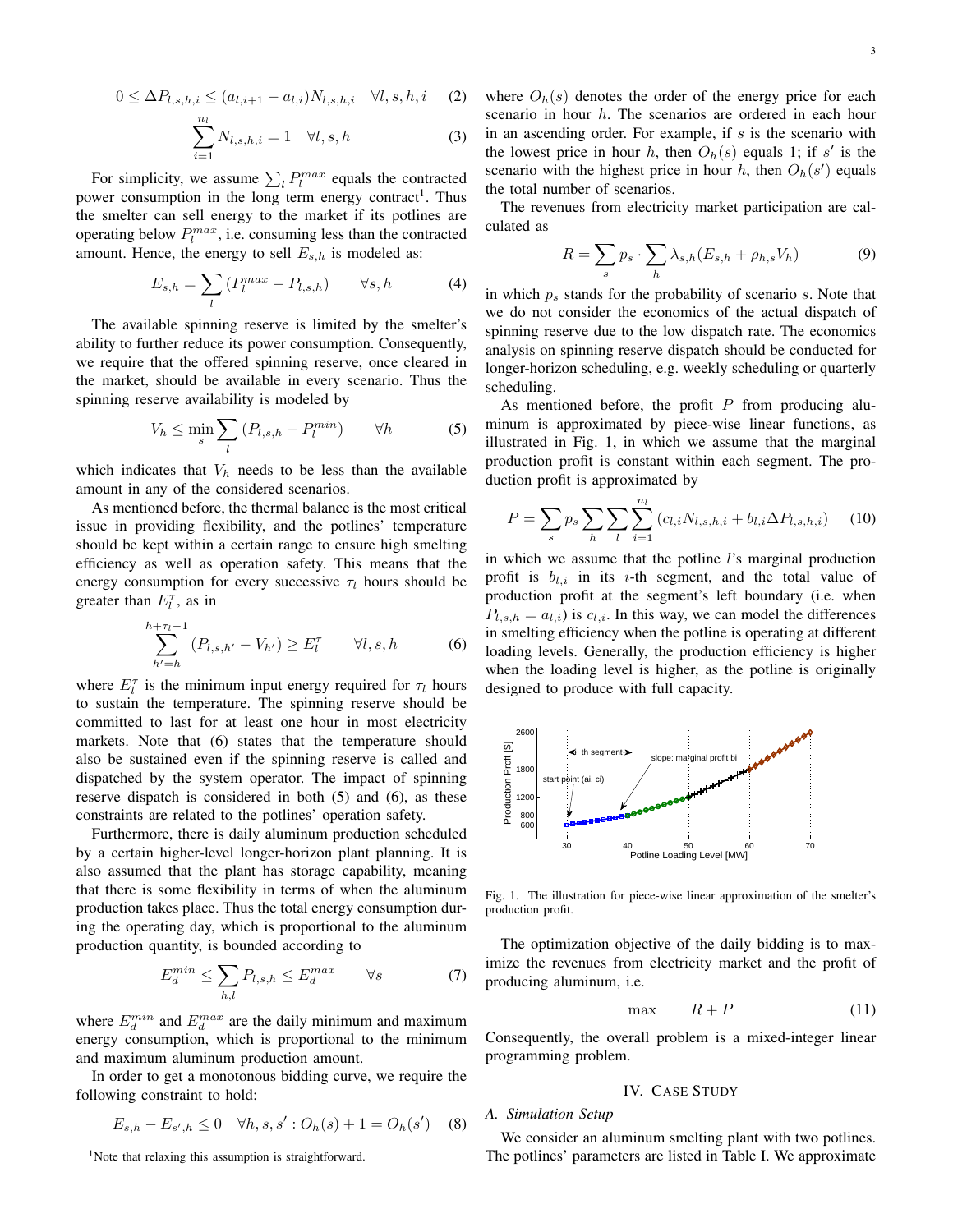the production profit by 4 piece-wise linear segments, and the corresponding parameters are listed in Table II.

TABLE I SMELTER PARAMETERS

| $P^{min}_i[MW]$ | $P^{max}_{i}[MW]$ | $\tau_l[h]$ | $E_1^{\tau}$ [MWh] |
|-----------------|-------------------|-------------|--------------------|
| 30              |                   |             | 180                |
| 40              | 60                |             | 135                |

TABLE II PIECEWISE LINEAR PARAMETERS FOR PRODUCTION PROFIT

| $l=1$ | ${a_i}[MW]$           | $\{30, 40, 50, 60, 70\}$   |
|-------|-----------------------|----------------------------|
|       | ${b_i}[MW/\$          | ${56, 58, 60, 62}$         |
|       | ${c_i}$ [\\$]         | ${1680, 2240, 2820, 3420}$ |
| $l=2$ | ${a_i}$ [ <i>MW</i> ] | $\{40, 45, 50, 55, 60\}$   |
|       | ${b_i}[MW/\$          | $\{66, 68, 70, 72\}$       |
|       | ${c_i}$ [\$]          | ${2640, 2970, 3310, 3660}$ |

The scheduling is carried on a daily basis and we focus on the day-ahead energy and spinning reserve markets. Price prediction techniques such as ARIMA and neural networks can be applied to generate price scenarios for the stochastic optimization problem. Scenario reduction method can be adopted to alleviate the computation burden of the mixed-integer programming by using a small number of representative scenarios. The price prediction and scenario reduction are not the focus of this paper, so in our case study we use historical MISO price curves (shown in Fig. 2) as our scenarios. The price curves correspond to the 10 days of 02/5/2014 to 02/14/2014. Energy and spinning reserve prices taken from the same day serve as one scenario, and are plotted with the same color. The probabilities of all scenarios are assumed to be equal.



Fig. 2. Price scenarios taken from MISO's historical data. The spinning reserve prices follow the trend of energy prices. The peak hours for both prices are around hour 8 and 20.

## *B. Simulation Results*

The bidding model described in Section III is a mixedinteger linear programming problem. We solve this problem in MATLAB by the solver TOMLAB\CPLEX on a 64-bit Linux machine.



Fig. 3. The day-ahead energy bidding curves for each hour developed by the proposed bidding model.

The resulting hourly energy bidding curves given by our model are shown in Fig. 3. From the figures, we observe that the bidding curves are more conservative in terms of selling energy in hours 1-6 and hours 13-18, as the smelter asks for a very high price for selling very few energy. The smelter is even reluctant to sell any energy for hour 17 and 18. As seen in Fig. 2, the energy prices are relatively lower during these hours, so it is wise of the smelter to focus on producing aluminum and sell little energy during these hours. On the other hand, the bidding curves are more aggressive in hours 7-12 and hours 19-24, in which the smelter bids significant amounts of energy into the market. In particular, the smelter wants to sell around 55 MW of energy in hours 7, 8, 19, and 20. Comparing with Fig. 2, we observe that the energy prices during these hours are really high, so it makes sense for the smelter to be aggressive in selling energy.

The spinning reserve provision given by our model is displayed in Fig. 4. We can tell that the smelter is willing to provide more reserve then the reserve prices are higher. But the smelter provides little reserve at the exact peak hours 8, 9, 19 and 20. This can be explained by the fact that the smelter is focused on selling energy in these hours, because the